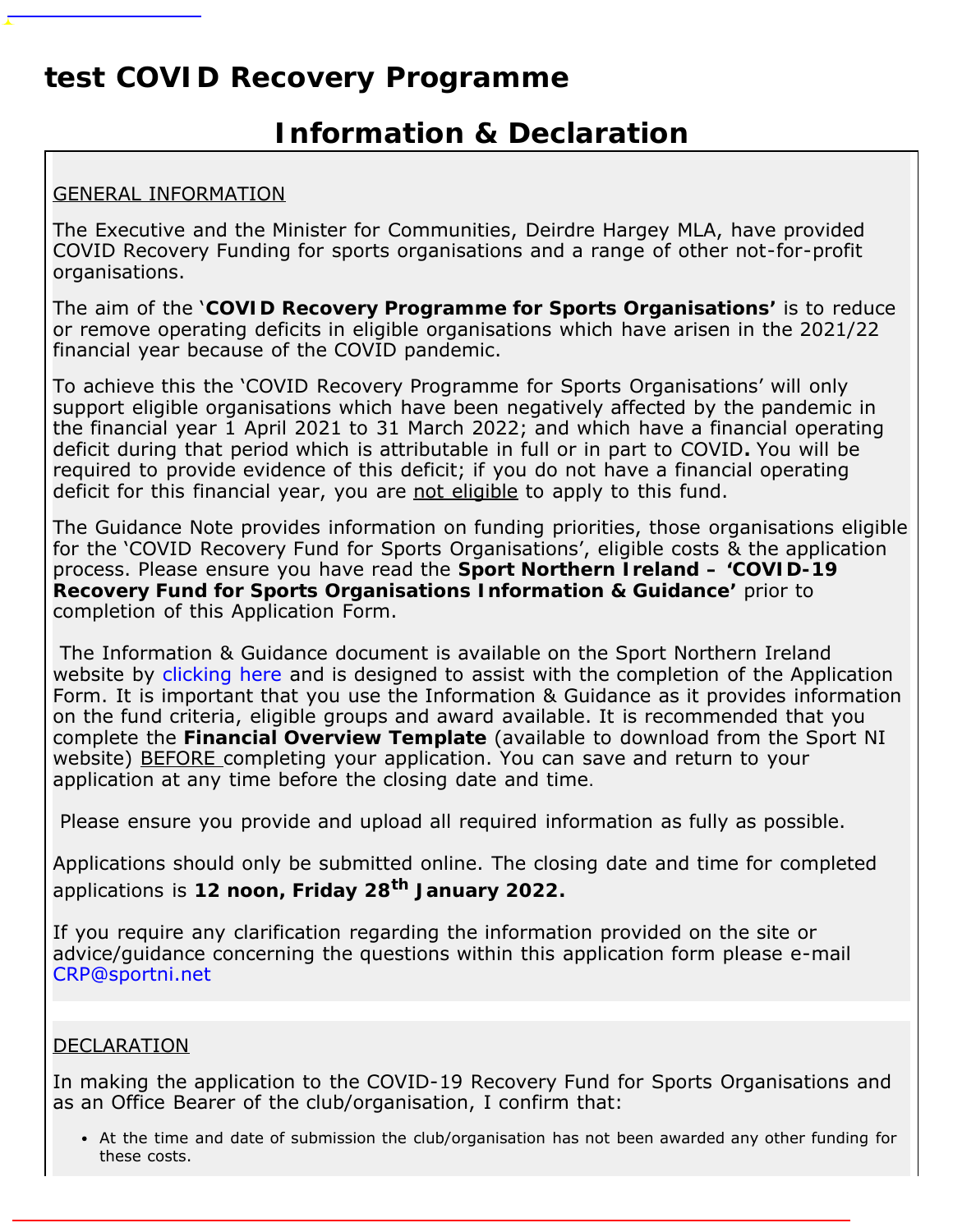- The club/organisation has exhausted all other funding sources before applying to this fund.
- This is the only application for funding I am making under the Department for Communities COVID-19 Recovery Fund
- The operating deficit calculated within the Financial Overview Template is as a result of COVID.
- That I have read and understood Sport NI's Standard Terms and Conditions of Award as published on Sport NI's website at [www.sportni.net/funding](http://www.sportni.net/funding)

I certify that I have read and understood the guidelines and criteria applicable to application for funding and agree to comply in full.

I certify, on behalf of the applicant, that all the information provided in this application, and all information given in any documentation submitted in support of the application is truthful and accurate.

I hereby further certify that I have made full and complete disclosure of all the relevant facts relating to the application or its subject matter whether supportive of the application or otherwise. I undertake to inform Sport Northern Ireland fully and immediately via email of any material amendments or changes in the circumstances of the applicant or any part of the subject matter of the application which may in any way affect the application whensoever and howsoever arising.

I acknowledge and accept Sport NI Disclaimers and Privacy Notice - available to view under the 'Information' tab

I understand the information I have provided will:

- Only be used to process this application.
- Information about your grant will be added to the Government Funding Database
- May be shared with Governing Bodies of Sport, other COVID Recovery Programme Delivery Partners as appointed by the Department for Communities and other Government Departments to process this application; and
- Will be retained by Sport NI in accordance with its Retention and Disposal Policy.

Sign Below

Please Click next to begin application

## **Eligibility**

### **1. What is the primary purpose of your constituted organisation?**

The primary purpose of the constituted organisation must relate to culture, languages, arts, heritage, sport, charities or social enterprises.

**You may only tick one box;** your application will be assessed along with other applicants who tick the same box. If your primary purpose is not one of these, your organisation is not eligible for this funding: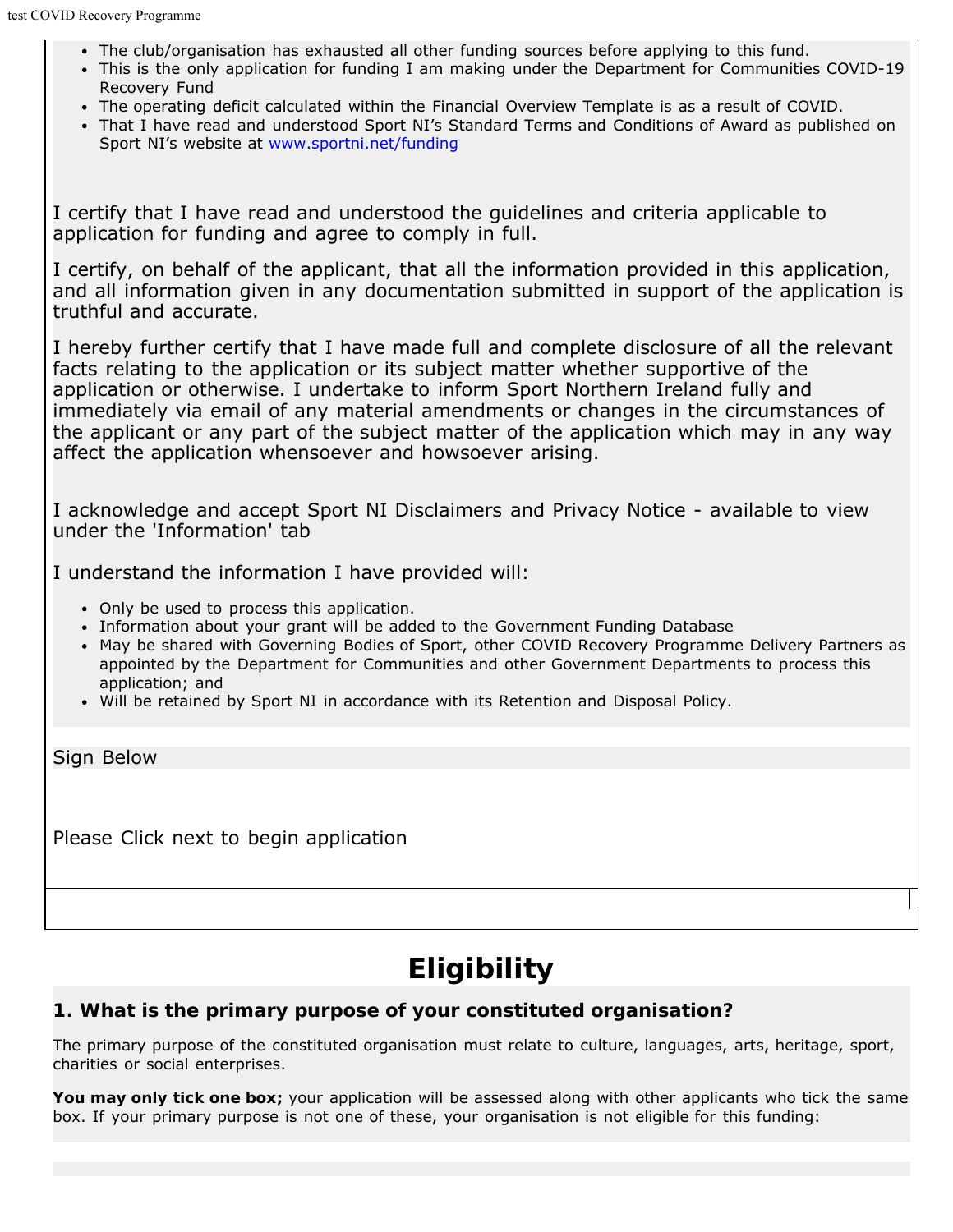Primary Purpose - Sport

Assessed by - Sport NI

Primary Purpose - Arts (including dance disciplines not recognised as an activity by Sport NI)

Assessed by - Arts Council NI

Primary Purpose - Charities/social enterprise

Assessed by - Community Finance Ireland

Primary Purpose - Heritage

Assessed by - National Lottery Heritage Fund

Primary Purpose - Irish Language

Assessed by - Foras Na Gaeilge (or its nominated delivery partner)

Primary Purpose - Ulster-Scots language/ culture

Assessed by - Ulster Scots Agency

### **2. Can you confirm that you will only make one application to the delivery partner which can best deal with your primary function?**

I can confirm that this is the only application for funding I am making under the Department for Communities COVID Recovery Programme.

### **3. Indicate the status of your organisation; and your eligibility to apply for this Programme**

Please select from the drop down list which best describes you Club/Organisation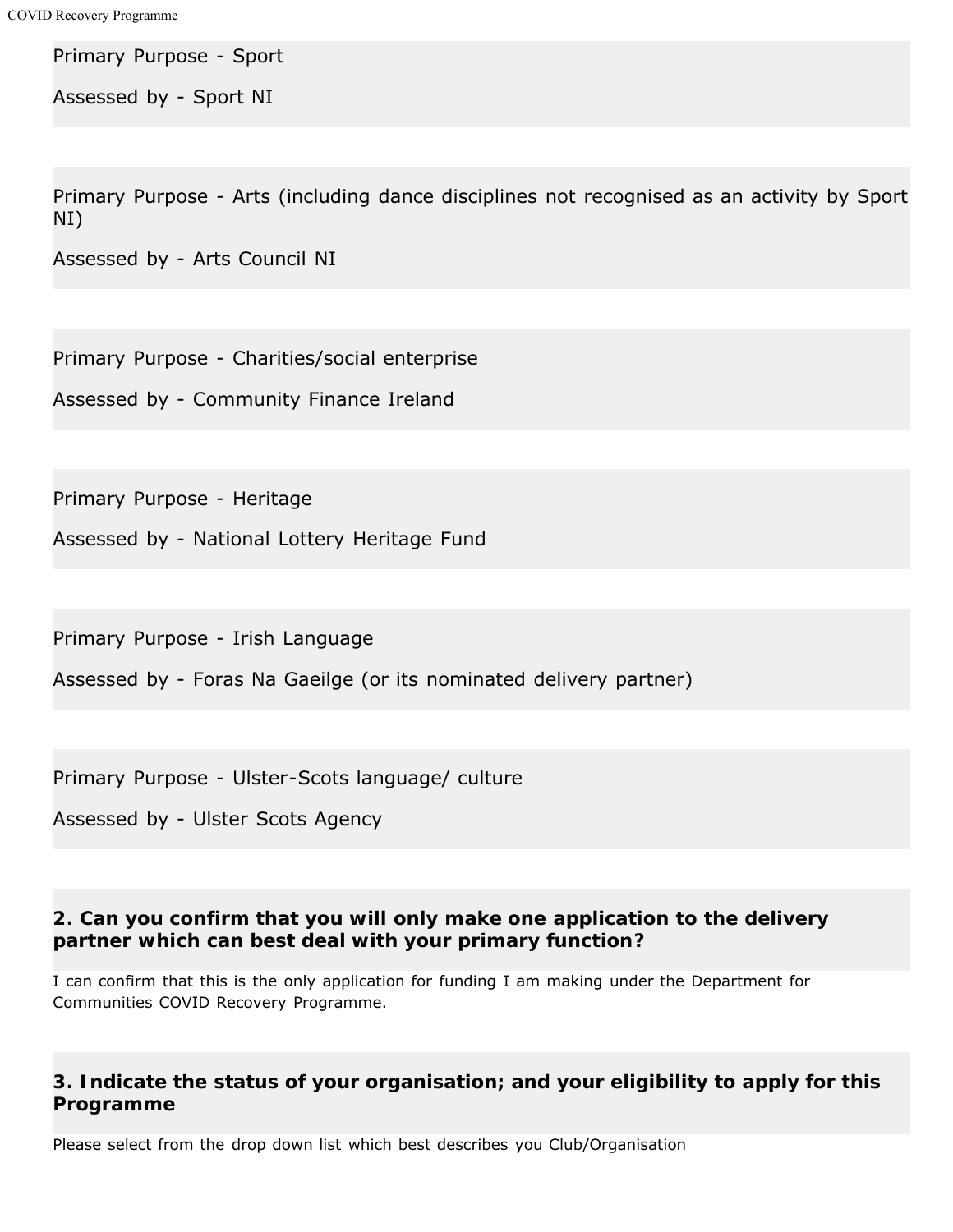If you selected Charitable trust in above please insert number below

# **Organisation & Contact Details**

| <b>1.1 Organisation Details</b>                                                             |  |  |  |  |
|---------------------------------------------------------------------------------------------|--|--|--|--|
| Official name of your organisation, as it appears on your constitution or rules:            |  |  |  |  |
| Registered address of your organisation<br>Organisation City                                |  |  |  |  |
| Organisation Postal Code<br>County<br>- Select One -<br>BT                                  |  |  |  |  |
| Organisation Council Area                                                                   |  |  |  |  |
| The following link may be helpful in determining correct Council: gov.uk/find-local-council |  |  |  |  |
| Organisation E-mail Address<br>Organisation Phone No.                                       |  |  |  |  |
| <b>Organisation Sport</b>                                                                   |  |  |  |  |
| Please select Multisport if multiple activities                                             |  |  |  |  |
| Governing Body Affiliation                                                                  |  |  |  |  |
| Registered with a Governing Body of sport ? Please state which                              |  |  |  |  |
| Link below provides information on Sport Northern Ireland recognition of governing bodies   |  |  |  |  |
| Sport Northern Ireland recognition of governing bodies                                      |  |  |  |  |
|                                                                                             |  |  |  |  |

### **1.2** Main Contact Details

We require details of two main contacts. Named contacts should be members of the Board or Management Committee who can provide further information about this application, and can be contacted during normal working hours. Named contacts should have official permission from your organisation's Board/Management Committee to provide information relating to your organisation and/or your proposed project.

First Name

Please note that this contact will be lead contact and must be available during normal working hours to speak with SNI officers regarding the project.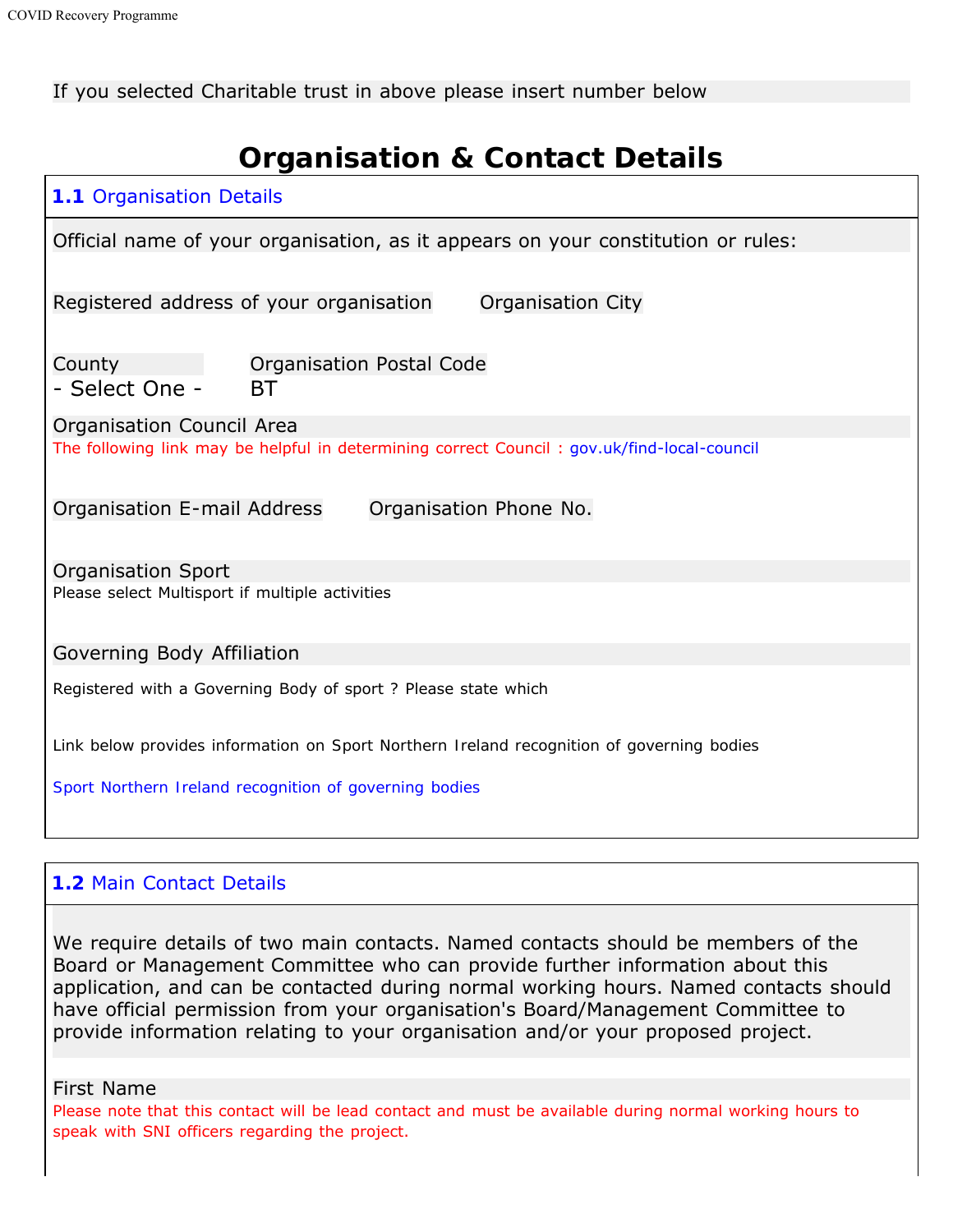| Last Name           |              |                        |  |
|---------------------|--------------|------------------------|--|
|                     |              |                        |  |
|                     |              |                        |  |
| <b>Home Address</b> | City         |                        |  |
|                     |              |                        |  |
| County              | Postal Code  |                        |  |
| - Select One -      |              |                        |  |
|                     |              |                        |  |
| E-mail              | Phone (Home) | Phone (Evening/Mobile) |  |
|                     |              |                        |  |

| <b>1.3 Second Contact</b>       |  |  |  |  |
|---------------------------------|--|--|--|--|
| <b>First Name</b>               |  |  |  |  |
|                                 |  |  |  |  |
| Last Name                       |  |  |  |  |
| <b>Home Address</b><br>City     |  |  |  |  |
| Postal Code<br>County           |  |  |  |  |
| - Select One -                  |  |  |  |  |
| Phone<br>Mobile Phone<br>E-mail |  |  |  |  |

### **Assessment**

### **6. Has your organisation been negatively impacted financially by COVID?**

(If YES - you will be required to upload your completed Financial Overview Template at the end of your application. If NO - you are not eligible to receive funding.) No

### **7. How have your organisation's sustainability and services been impacted because of negative COVID-related financial impacts sustained during 01 April 2021 –31 March 2022?**

Failure to answer this question will render your application ineligible

**8. Are there any jobs at risk of loss due to negative COVID-related financial impacts sustained during 01 April 2021 – 31 March 2022? If so, provide details. If not, enter 'not applicable'.**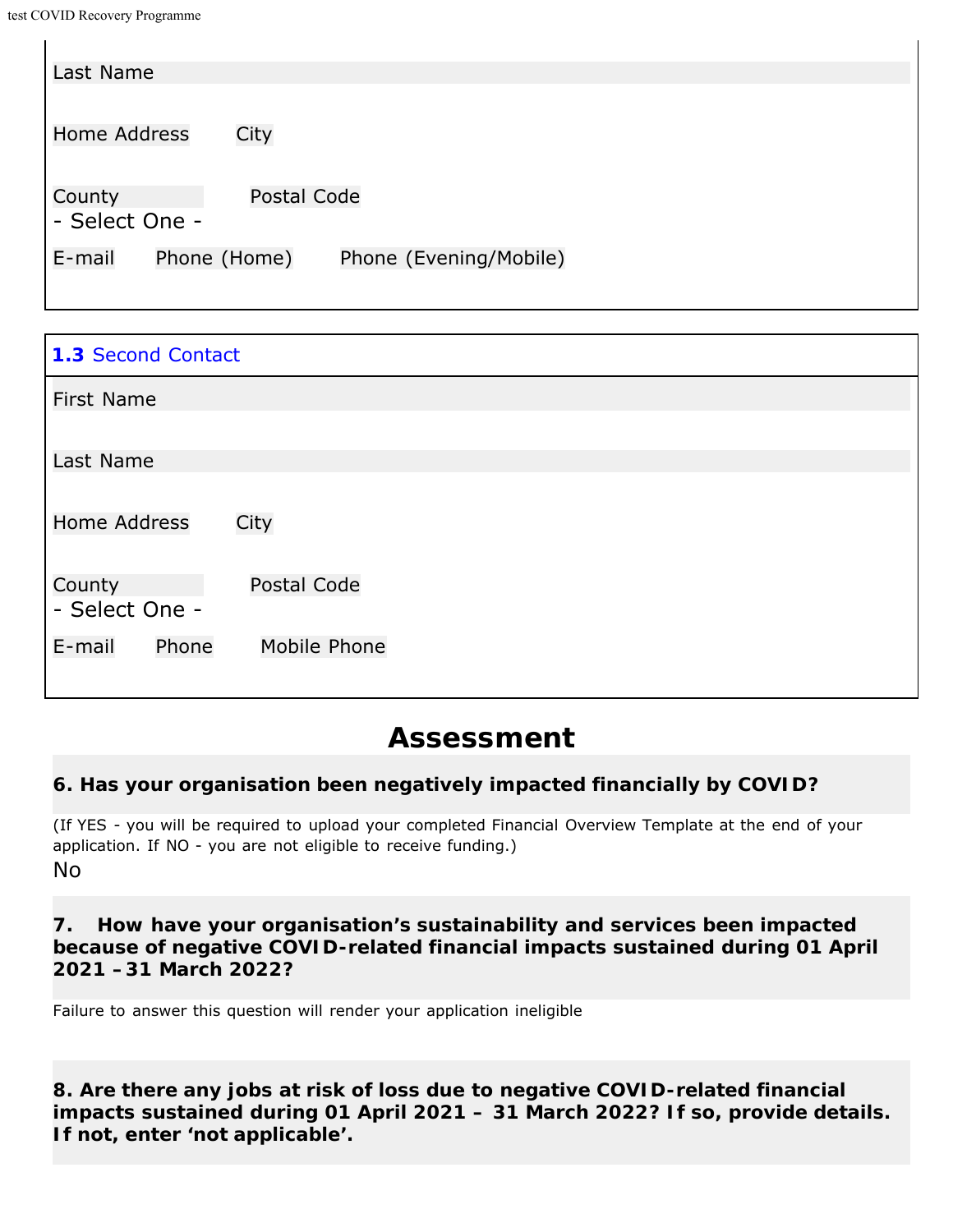### **9. If you were not to receive a grant award, explain the likely impact on the level of the services that your organisation provides, and what alternative plans you would consider.**

Failure to answer this question will render your application ineligible

### **10. From your completed Financial Overview Template, insert your total grant requested for 2021-22**

### **11. From your completed Financial Overview Template, insert the annual operating deficit as a % of your income**

### **12. Are you applying for more than £50,000**

(If 'yes', as well as completing the Financial Overview Template, you must provide a detailed submission showing how you meet the 'Exceptional Circumstances Criteria' set out at in the Guidance Note. If you fail to demonstrate how you meet the 'Exceptional Circumstances' criteria, we will consider you for a maximum £50,000 award only)

#### **13. Funding in Excess of £50k**

If you're applying for more than £50k, set out below how you meet at least one of the Exceptional Circumstances criteria in (a) and (b). (Only exceptionally should the value of an award under the programme exceed £50,000)

(a)That it is in financial difficulty, with a risk of (a) closure (b) loss of jobs or (c) loss of services which would impact on community health, wellbeing and the sector;

(b)That it is of significant strategic importance to the sector or locality and without financial support survival is threatened, and that the loss of the organisation could cause longer-term damage to sectoral growth and development.

If you are not applying for more than £50k insert 'not applicable'

If applying for more than £50k you will be required to upload the following documents at the end of the application: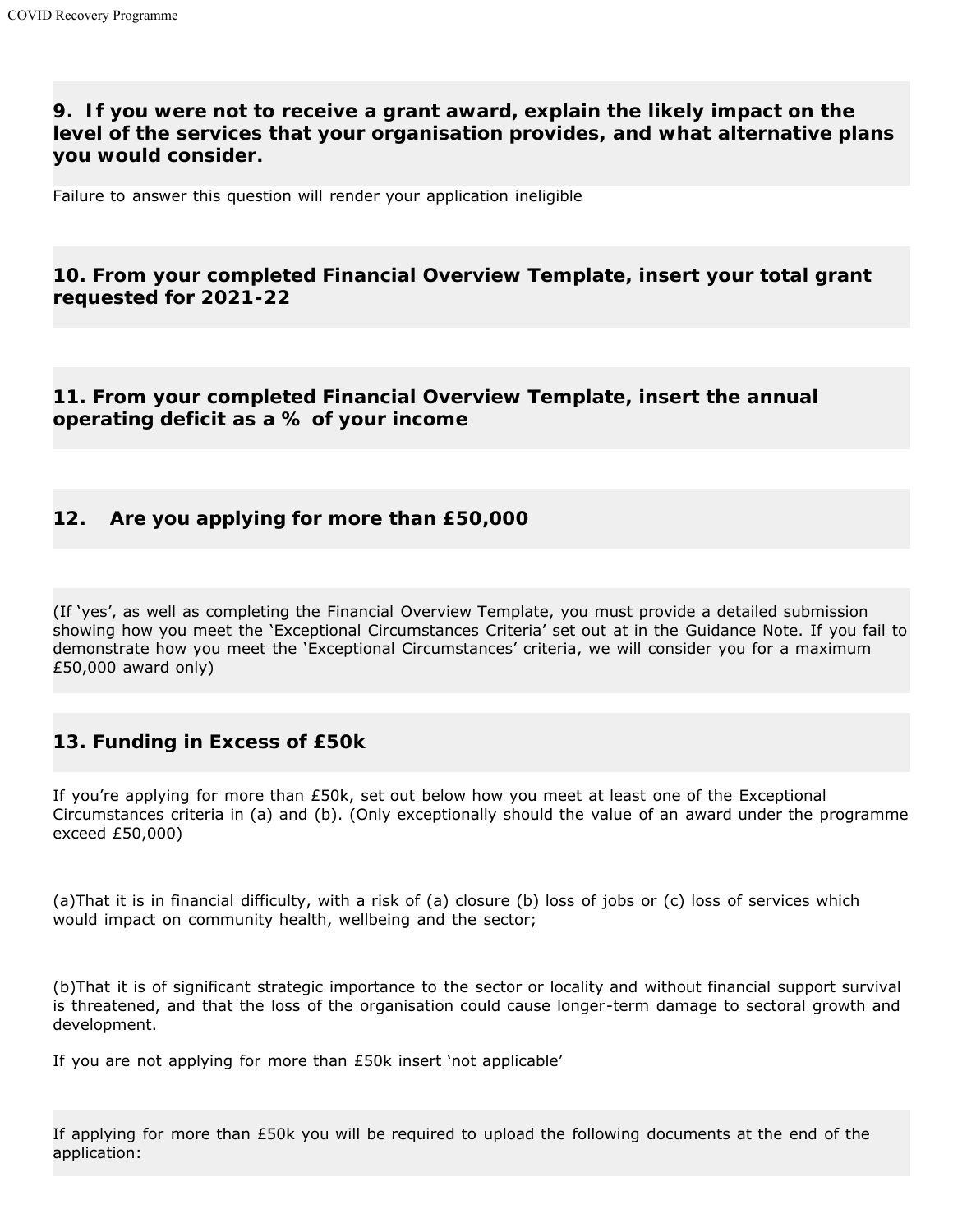- Complete submission of Financial Overview Template
- Most recent Bank Statement (not more than 3 months old)

• Signed financial accounts showing Profit & Loss account information for the last two financial years pre-COVID.

- Reserves Policy
- Documentary evidence to support how the loss was incurred
- Detailed breakdown of operating deficit including;
	- Elements being identified for support
	- Rational for support of each element
	- Documentary evidence to support how the deficit was incurred and steps taken to manage deficit

**14. Has your organisation adopted a Financial Reserves Policy?**

**15.If your policy differs from holding a Financial Reserve of 6 months, explain how it differs. If your policy make provision for 6 months Financial Reserve, insert 'not applicable'.**

You will be required to upload a copy of your policy at the end of the application

#### **16.Does your organisations have Restricted Financial Reserves?**

**17.If yes, detail what these reserves are for, and the current total amount of reserves.**

£

### **Financial Information**

### **2.1** Your Club/Organisation Financial Information

*Include below your club/organisation bank account details, doing this now will help speed up payment of funding if you are successful. The name of your bank account must match the name of your organisation.*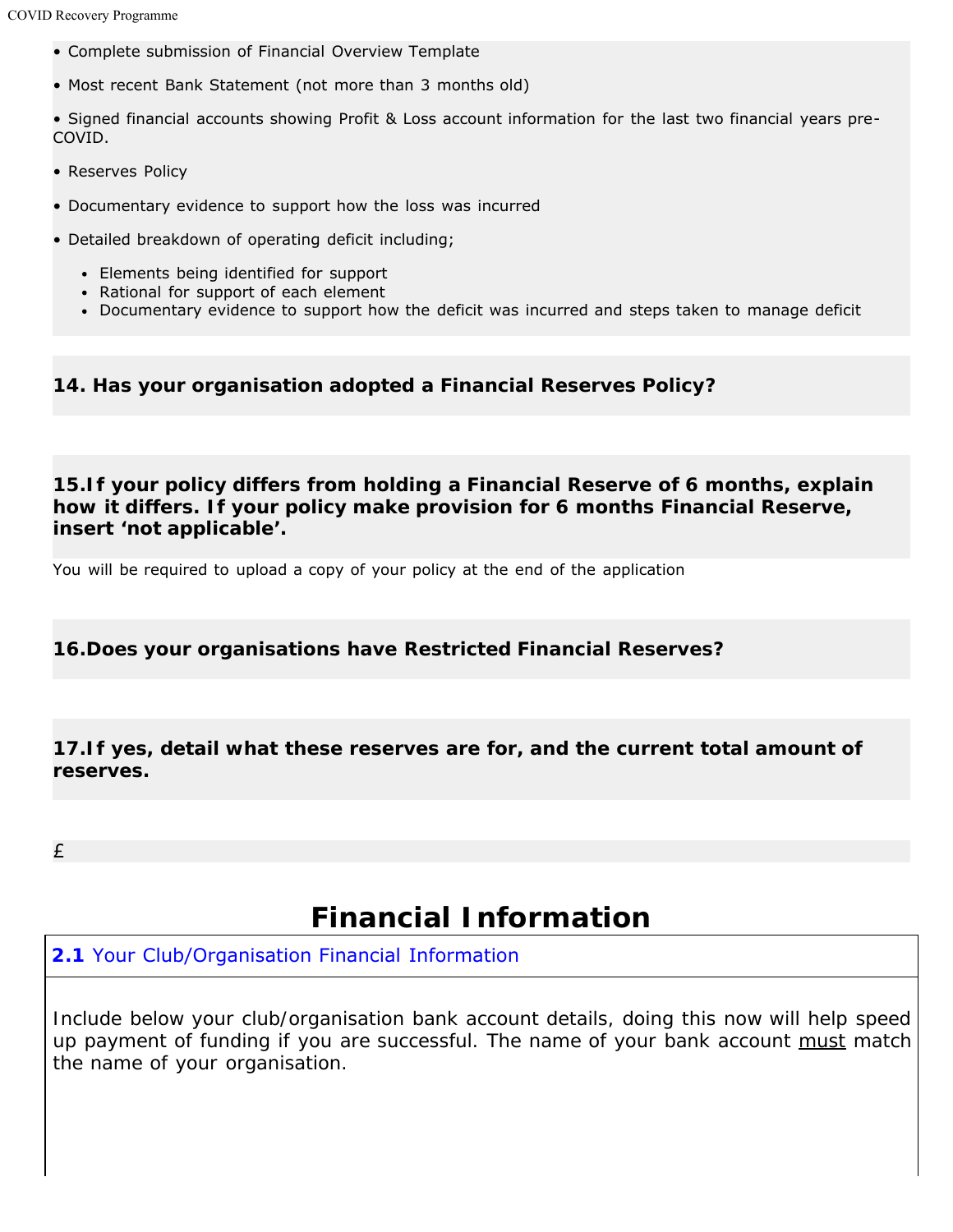Please include below your club/organisation bank account details, doing this now will help speed up payment of funding.

1.Name of Bank Account (Club/Organisation as it appears on statement)

2.Name of Bank/Building Society (e.g. Nationwide, Bank Of Ireland.)

3.Bank Account Number (Numeric 8 Digits)

4.Bank Sort Code (Numeric 6 Digits)

5.Bank/Building Society Branch Address (Street Address and Postcode)

Have you been in receipt of Sport Northern Ireland funding in the previous 12 months

You will be required to upload a recent copy of bank statement (not more than 3 months old) at the end of this application. This is in order for us to verify that your details are correct.

## **Monitoring**

### **3.1** Monitoring Details

#### **Section 75 Monitoring Returns**

This section of the Application Form will be used for programme monitoring purposes only and not to assess your eligibility. As a public body, Sport Northern Ireland has an obligation to comply with Section 75 of the Northern Ireland Act 1998, with a view to promoting equality of opportunity and good relations. This responsibility to monitor Section 75 categories extends to recipients of grant funding.

Gender

Q1. Is your organisation established to work with people of a specific gender?

Age Group

Q2. Is your organisation established to work with people of a primary specific age group?

Community

Q3. Is your organisation established to work with people from a specific community?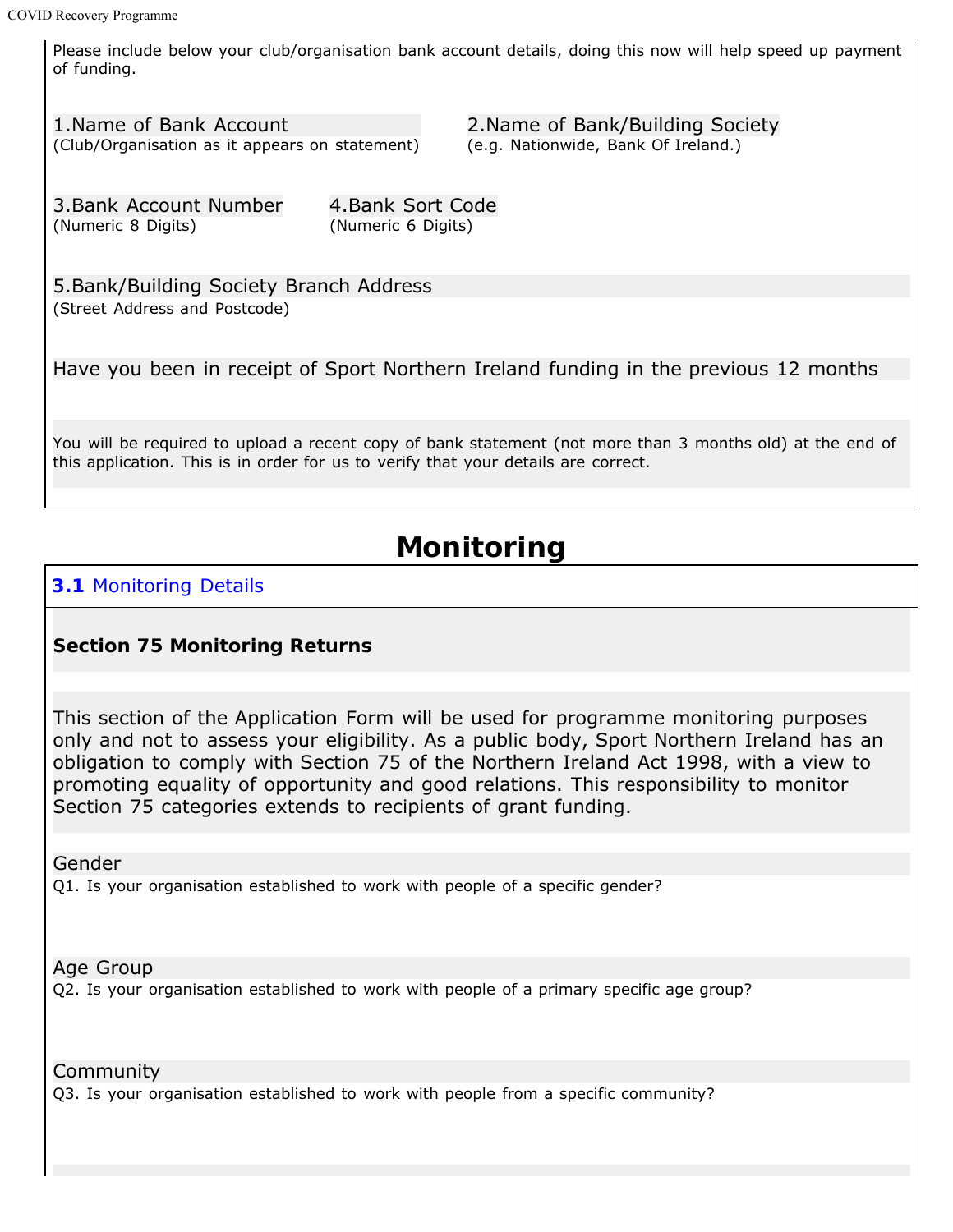**Ethnicity** Q4. Is your organisation established to work with people from a specific ethnicity? If 'Other', please specify details below: **Disability** Q5. Is your organisation established to work with people with disabilities? Choose Nationality

Q6. Is your organisation established to work with people from a specific nationality?

If 'Other', please specify details below:

# **Information**

**4.1** General Data Protection Regulation

INFORMATION

### **General Data Protection Regulation**

Purpose and lawful basis for processing

Sport Northern Ireland's purpose for processing this information is to facilitate the grant.

The lawful basis we rely on to process your personal data is article 6(1) (e) of the GDPR, which allows us to process personal data when this is necessary to perform our public tasks as a regulator.

What we need

When applicants apply for the grant under the COVID-19 Recovery Programme for Sports Organisations, they submit their information via an online application form stating the reason they are applying for the grant.

Why we need the information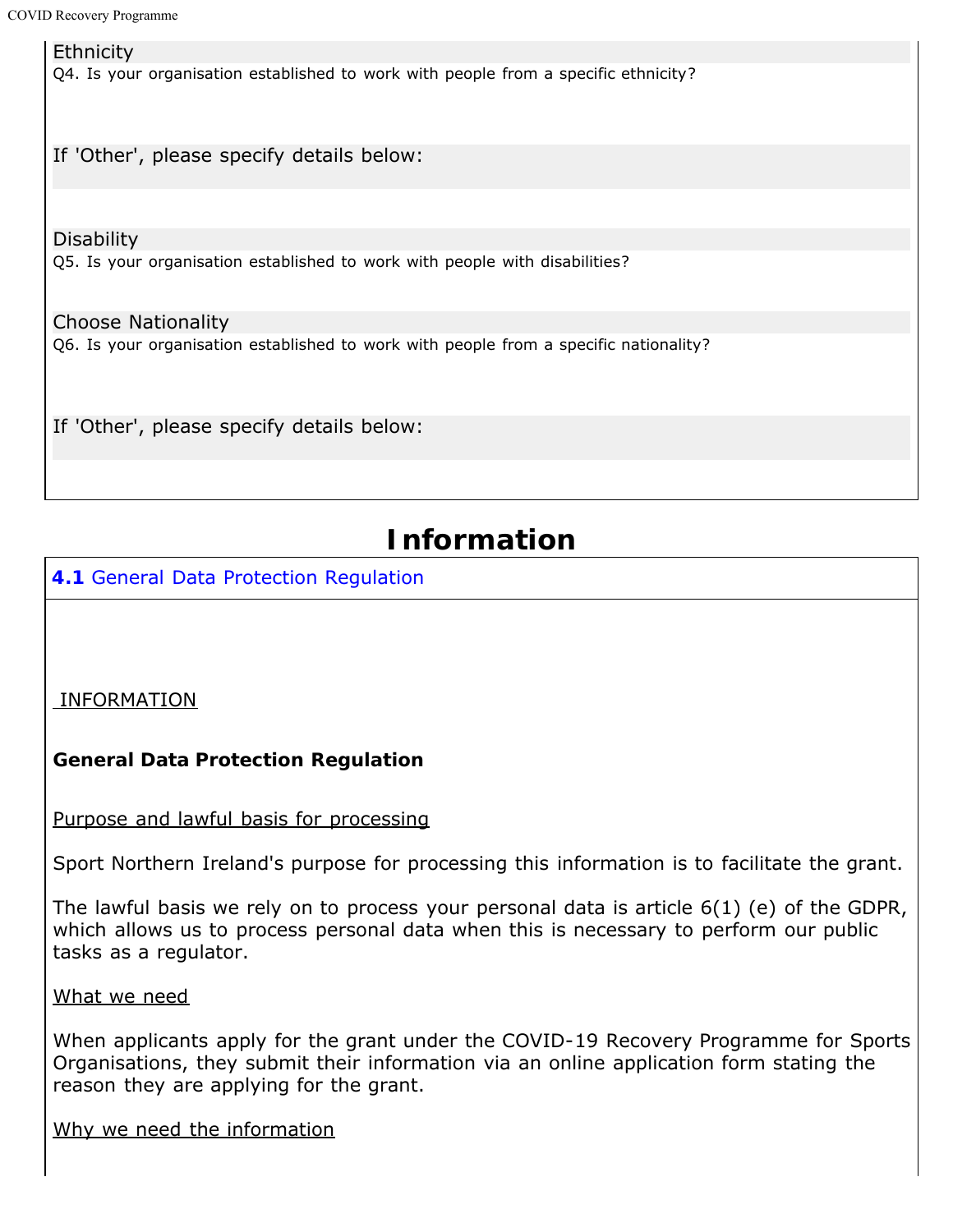Any personal information given in the application and during any research for which we have awarded a grant, is used only to review the grant application and the ongoing administration and management of any grants we award.

#### What we do with the information

We may publish information about grants rewarded on the Sport Northern Ireland website, including the amount of grant awarded and the recipient of the grant.

We will include details of the award on the Government Funding Database (GFD) and may contact you to complete additional requirements associated with the GFD. This information is shared with the Government and Statutory sector.

### How long will we keep your information?

Your information will be held electronically by Sport Northern Ireland for 7 years.

#### What are your rights?

As we process personal data in grant applications in our capacity as a regulator, you have the right to object to our processing of your personal data. There are legitimate reasons why we may refuse your objection, which depend on why we are processing it.

Further information on your rights can be found on the [ICO website](https://ico.org.uk/global/privacy-notice/your-data-protection-rights/)

Do we use any data processors?

No - we do not use any processors for the above.

### **4.2** Disclaimers & Privacy Notice

### **Disclaimers**

Applicants must note the following:

The Government's financial directions to Sport Northern Ireland require us to obtain,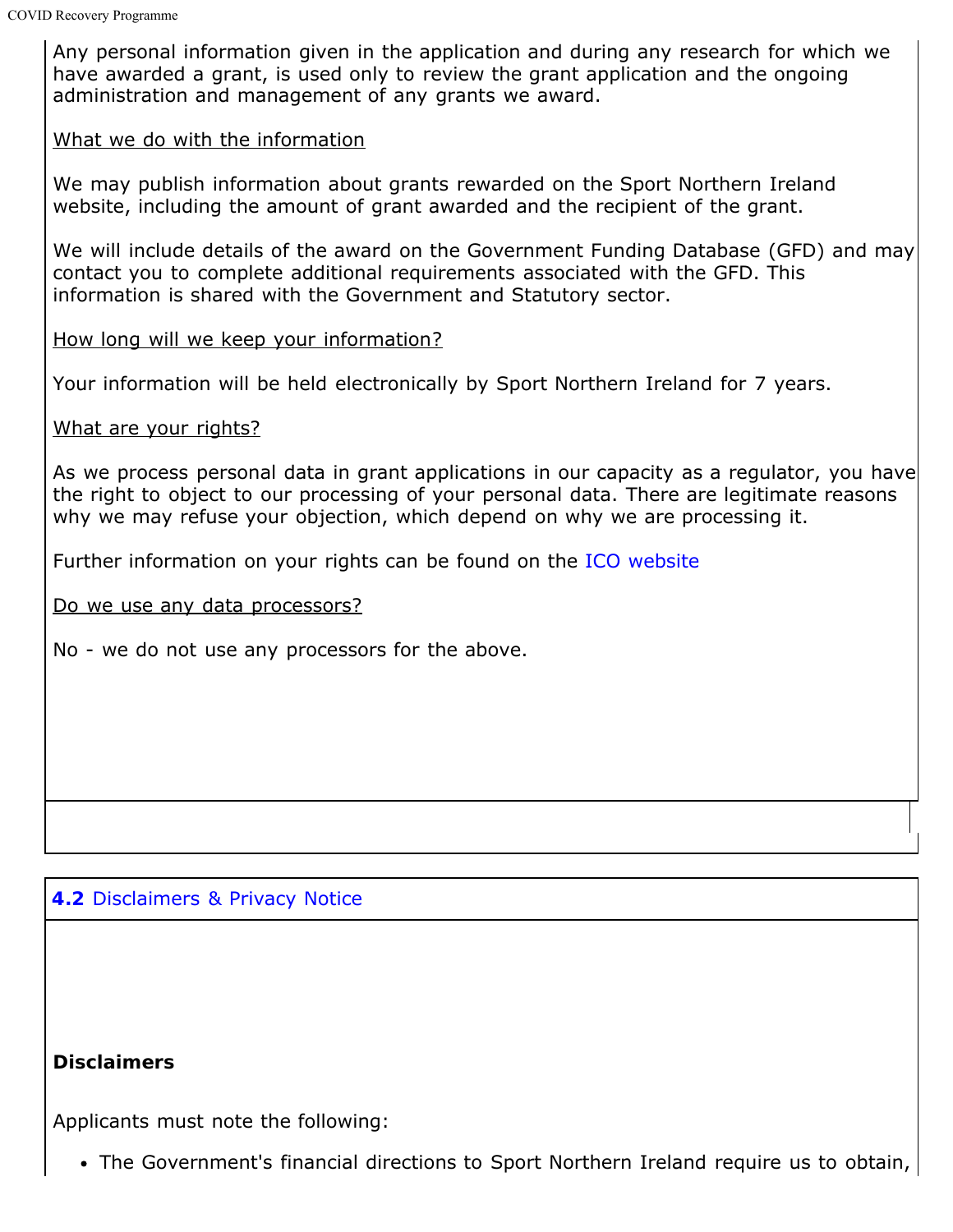from award applicants, whatever information may be necessary to safeguard government funds, and to carry out random validation checks. You should therefore ensure the details you provide are correct.

- Any misleading statements (whether deliberate or accidental) given at any stage during the application process will render the application invalid, and you will be liable to return any money already paid out as an award.
- All cases of suspected fraud involving government funds will be reported to the police.
- Information on applications is stored on computer and in accordance with the Data Protection Act such information is confidential.
- Any approach, be it direct or indirect, by an applicant, its officers, servants, contractors, personal or professional representatives, or advisers made to members of Sport Northern Ireland or the Board which, in the view of the Board or their advisers, constitutes an attempt in any way to influence the outcome of an application will, at the absolute discretion of the Council, render the application ineligible for further consideration.

### Read carefully.

It will be a condition of the application to Sport Northern Ireland that the applicant has read, understood and accepted the following:

- Sport Northern Ireland's policies on funding are subject to change from time to time, including variations required to comply with Government Directions on the distribution of funds. Sport Northern Ireland reserves the right to amend, supplement and/or discontinue at its absolute discretion, for whatever reason, any or all of the policies, criteria and application procedures set out in its publications.
- All applications are made entirely at the applicant's sole risk; Sport Northern Ireland shall not be liable to any applicant or any other party in respect of loss, damage or costs of any nature arising directly or indirectly from:
	- o the application or the subject matter of the application or any part thereof;
	- the rejection for any reason of any application or any matter arising there from;
	- and/or any delay in processing any application howsoever arising.
- All decisions as to the acceptance or rejection of applications are at Sport Northern Ireland's sole discretion.
- Sport Northern Ireland has used its best endeavours to provide clear and helpful guidance for potential applicants. Sport Northern Ireland, its servants and agents shall not, however, at any time in any circumstances be held responsible or liable in relation to any matter whatsoever or whosoever arising in connection with the development, planning, construction, operation, management and/or administration of individual projects.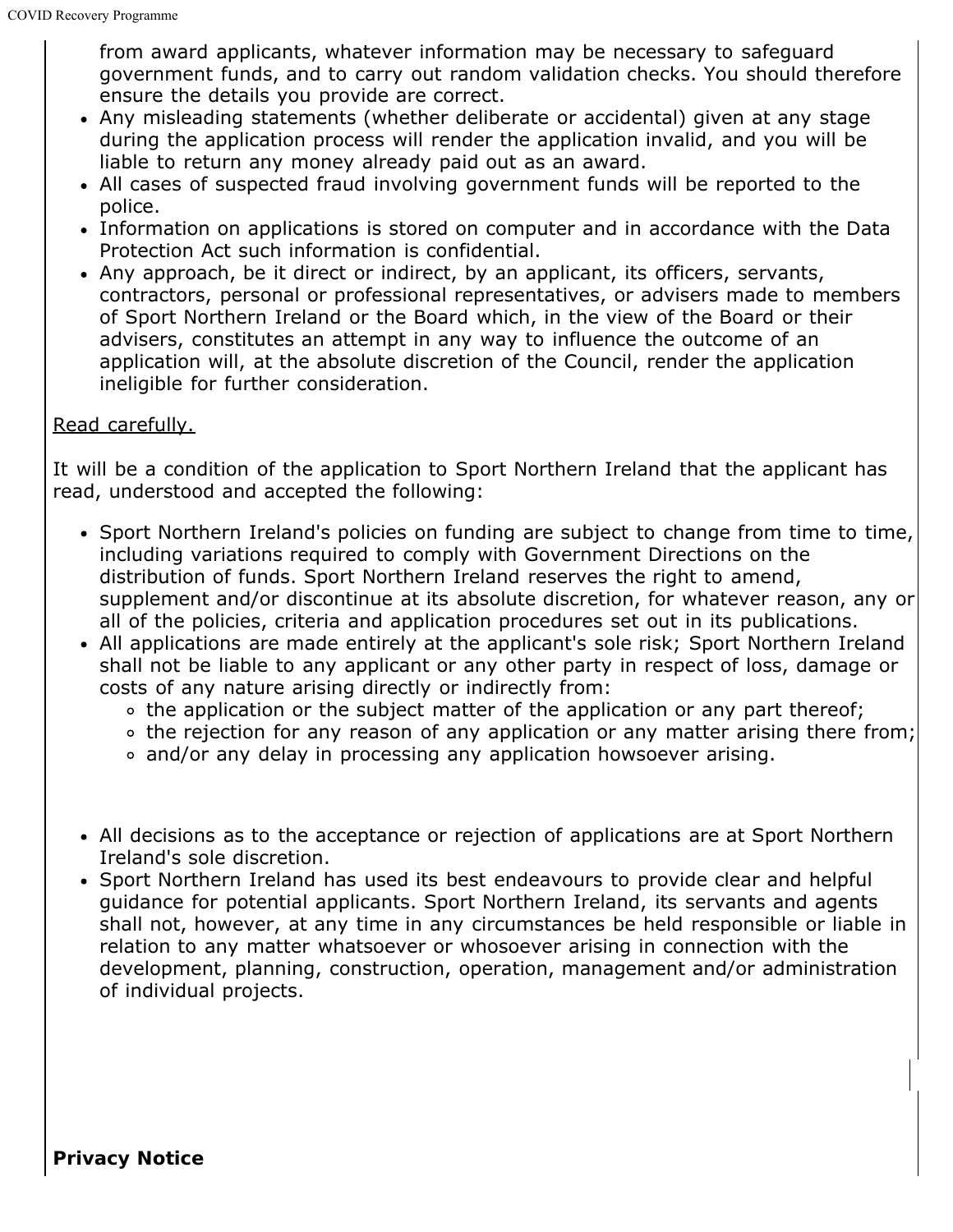Sport NI is committed to building trust and confidence in our ability to keep your information secure and our Privacy Notice explains how we do this. You can view Sport NI's Privacy Notice on our website COVID-19 Recovery Programme for Sports Organisations Privacy Notice (new link)

Data Controller Name: Sport Northern Ireland

Address: House of Sport, 2a Upper Malone Road, Belfast, BT9 5LA

Telephone: 028 9038 1222

Data Protection Officer: Clare McGinley

Email: ClareMcGinley@sportni.net

Why are you processing my personal information?

The information is processed for the purposes of making grant funding decisions on COVID-19 recovery fund applications. This information will be used to make decisions, reduce risk of duplicate funding and fraud, have greater accountability, greater transparency and to provide a reporting and analysis tool.

What categories of personal data are you processing?

Categories of information processed include:

- Name;
- Address:
- Phone Number;
- Email address:

We also process special category data classes of information that may include:

- Race;
- Ethnic Origin;
- Politics:
- Religion;
- Trade union membership;
- Genetics;
- Biometrics (where used for ID purposes);
- Health:
- Sex life; or
- Sexual orientation.

Where do you get my personal data from?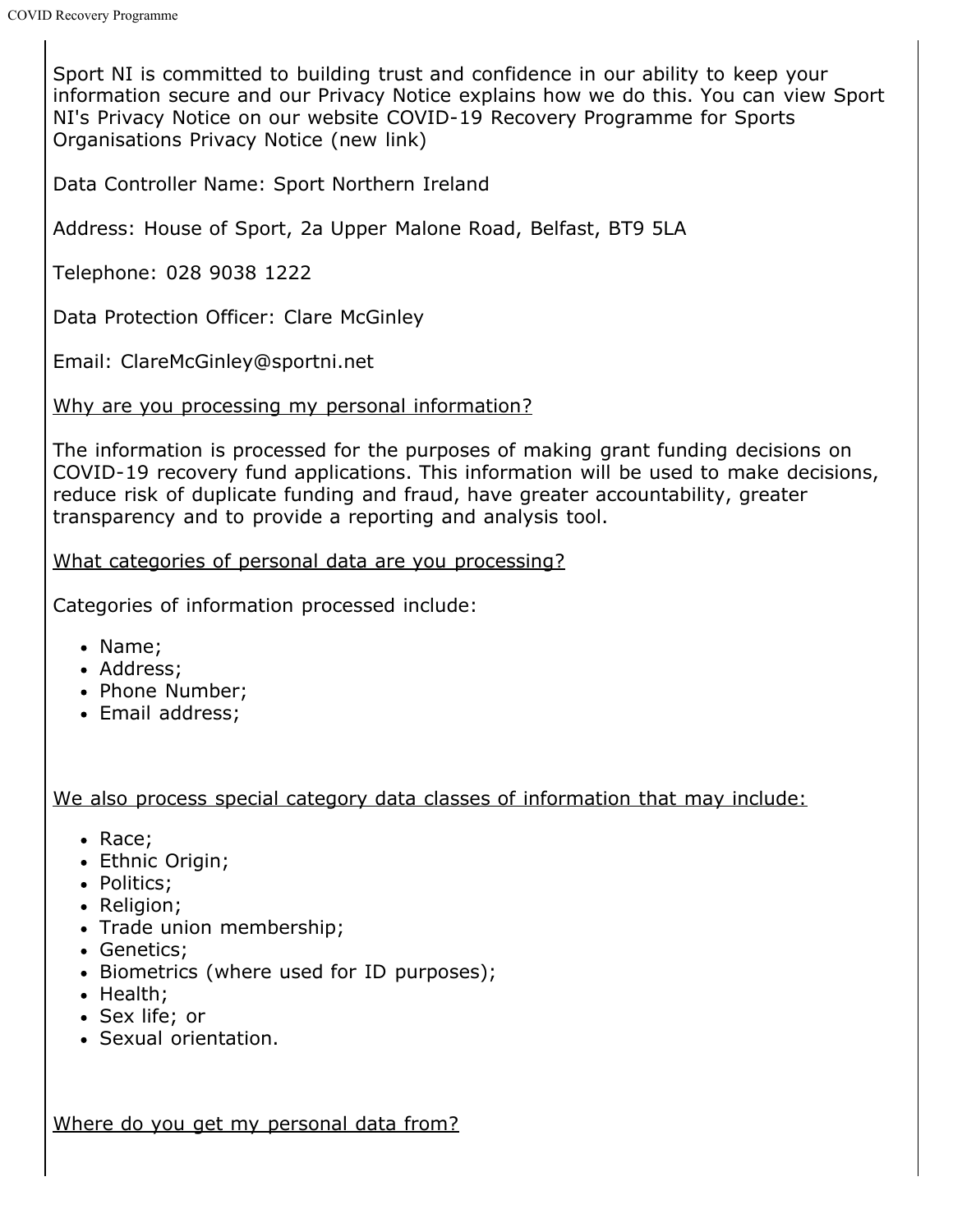The application forms submitted as part of this funding programme which is then stored electronically on Sport NI systems.

### Do you share my personal data with anyone else?

Your personal data is shared with the internal site of the Government Funding Database for the purposes of conducting Financial System and Controls.

Your core information is also available on the public site of the Government Funding Database which is visible for all to see. The categories of data includes Name, Address, Phone Number, Fax Number, Email address. These details are normally pertaining to a representative of your organisation however they could also be personal details.

### Retention of Records

We will ensure compliance with GDPR and DPA by ensuring that effective management of records, from when they are created, how they are stored and used, through to their disposal or archival is in place. Records are held in line with Sport NI's Retention and Disposal policy which is from 8-21 years depending on the project.

### How do I complain if I am not happy?

If you are unhappy with how any aspect of this privacy notice, or how your personal information is being processed, please contact Sport NI's Data Protection Officer at the details above.

If you are still not happy, you have the right to lodge a complaint with the Information Commissioner's Office (ICO):

Information Commissioner's Office

Wycliffe House

Water Lane

Wilmslow

**Cheshire** 

SK9 5AF

Tel: 0303 123 1113

casework@ico.org.uk

Changes to this Privacy Notice

We keep this privacy notice under regular review. Check this notice to make sure you are aware of what information we collect, how we use it and the circumstances we may share it with other organisations. This privacy notice was last updated in October 2018.